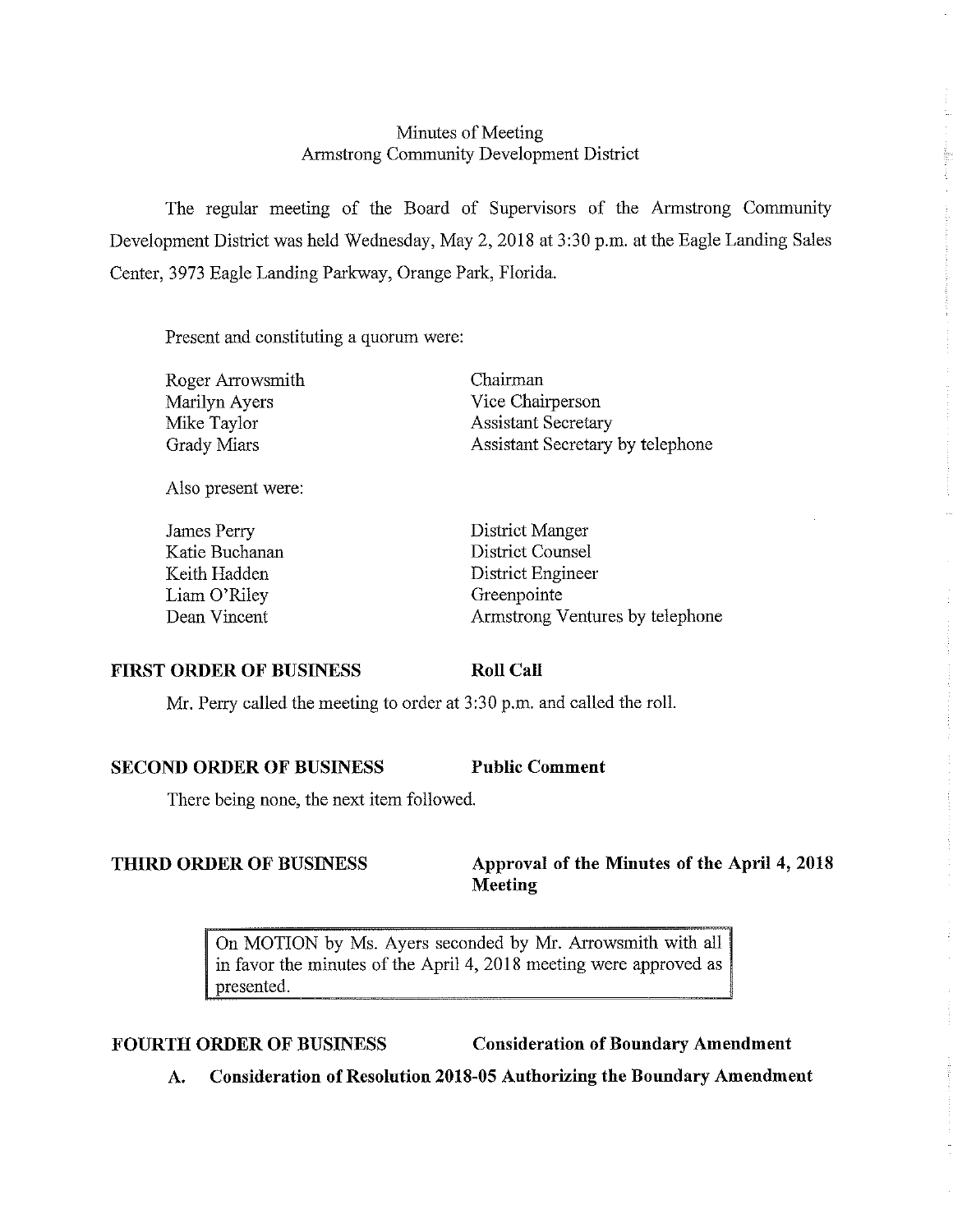Ms. Buchanan stated this is something that was considered last year and the board by motion authorized the removal of certain lands that are for multi-family and commercial purposes from the district's boundaries. Since it has been so long I thought it was appropriate to bring it back to you and we also prefer to have that done by resolution so we can include it in the petition package that is submitted to the county. The resolution in the package goes through and details the district's current acreage and will also identify lands to be removed. It is very short and if you look at the legal description it just identifies lots 3 and 4 as identified in the Armstrong Plat.

> On MOTION by Ms. Ayers seconded by Mr. Arrowsmith with all in favor Resolution 2018-05 was approved.

### **B. Consideration of the Petition to Amend the Boundaries**

Ms. Buchanan stated there is a sample of what the petition will likely look like in the agenda package.

### **C. Consideration of Boundary Amendment Funding Agreement**

Ms. Buchanan stated because the boundary amendment is being requested by Armstrong Venture, LLC they have agreed to fund district staff's work necessary to complete the process so this will not be a general fund budget item, it will not come out of the shared funding obligation.

> On MOTION by Ms. Ayers seconded by Mr. Arrowsmith with all in favor the boundary amendment funding agreement with Armstrong Venture, LLC was approved.

# **FIFTH ORDER OF BUSINESS Consideration of Resolution 2018-06 Approving the Proposed Budget for Fiscal Year 2019 and Setting a Public Hearing Date for Adoption**

Mr. Perry stated item five is consideration of Resolution 2018-06 approving the proposed budget for fiscal year 2019 and setting a public hearing date for adoption. The budget is very similar to what you currently have in place and considers it to be a developer funding budget based on the completion of certain housing units next year. This gives you more flexibility in lieu of setting assessments right now. It is a pay as you go budget and we would look for the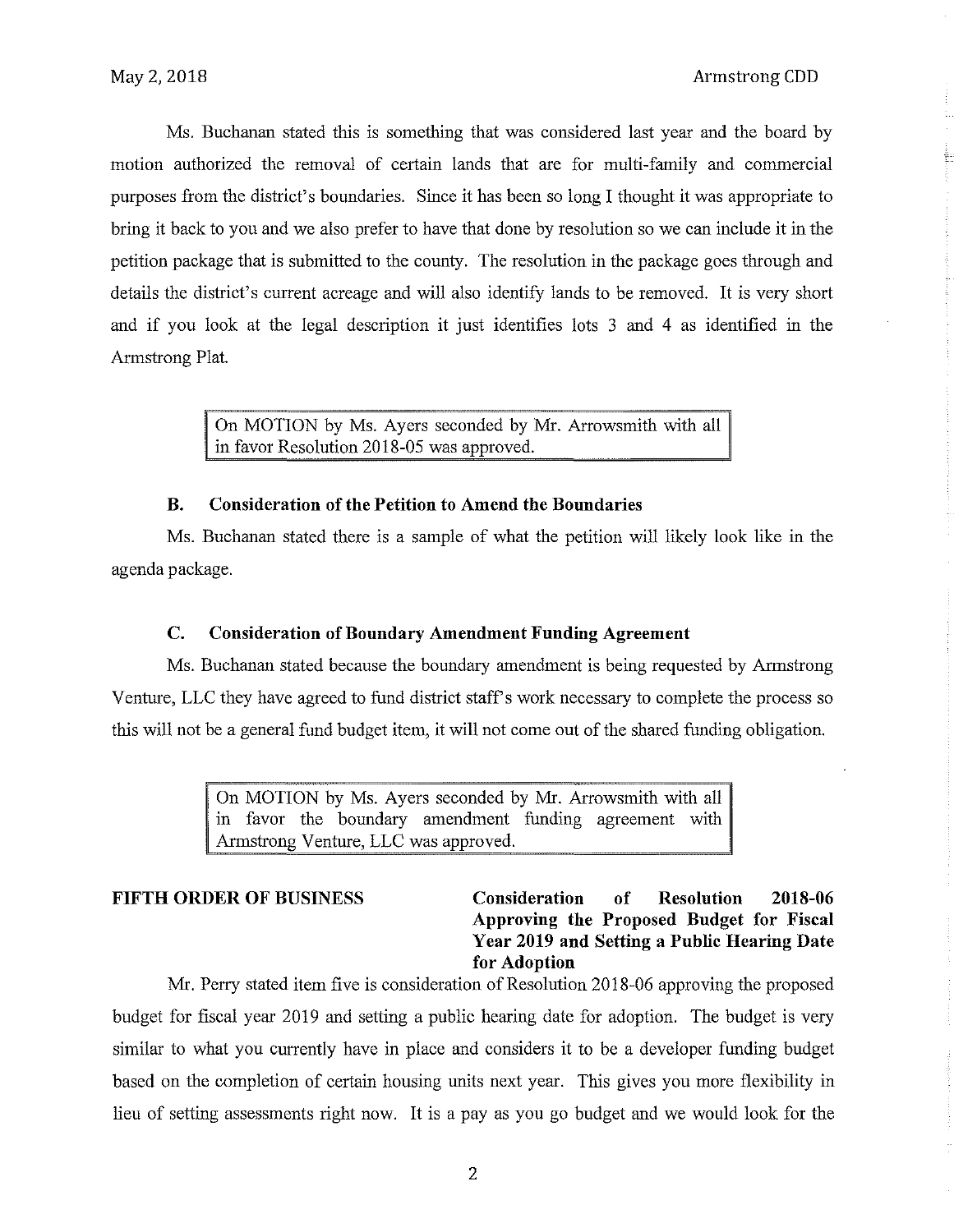board to approve this budget at today's meeting and we can set the budget for adoption July 11<sup>th</sup> or August 1<sup>st</sup>. We might want to push it out to August; July might be a slower month and we may cancel that meeting. We have to advertise this as a public hearing so once we set the date we don't want to have to re-advertise it.

> On MOTION by Mr. Taylor seconded by Mr. Arrowsmith with all in favor Resolution 2018-06 approving the proposed budget and setting the public hearing for August 1, 2018 was approved.

**SIXTH ORDER OF BUSINESS Consideration of Agreement and Invoice with Clay Electric for Electrical Infrastructure Fees and Deposit for Roads and Street Lights within GreyHawk Phase lA** 

Mr. Perry stated item six is consideration of an agreement and invoice with Clay County Electric for electrical infrastructure and deposit for roads and street lights within Grey Hawk Phase 1A

Mr. Taylor asked is there detail to back up these numbers from Clay County Electric Authority?

Mr. Perry stated there is a direct invoice for the total amount, but I don't have any additional backup.

Mr. Taylor asked would the board have a problem with us asking for that backup?

Mr. Arrowsmith stated no.

Ms. Buchanan asked when does the payment have to be made? From a timing perspective are we going to approve it today subject to someone else finalizing it?

Mr. Taylor stated I would recommend that we move forward with the payment I would just like to have more detail.

Mr. Hadden asked Mike, were you in the meeting with Clay Electric and we asked that question and they said the per lot charge of \$1,200 or some X amount and then at a certain point, half that money is refunded but I don't remember the amount.

Mr. O'Riley stated the numbers were \$520 a lot and \$728 a lot was the contribution in aid of construction that the CDD will get back at 50%.

Mr. Taylor stated I just wanted to see the formula.

Mr. O'Riley stated we can have them put that on the invoice so it is crystal clear.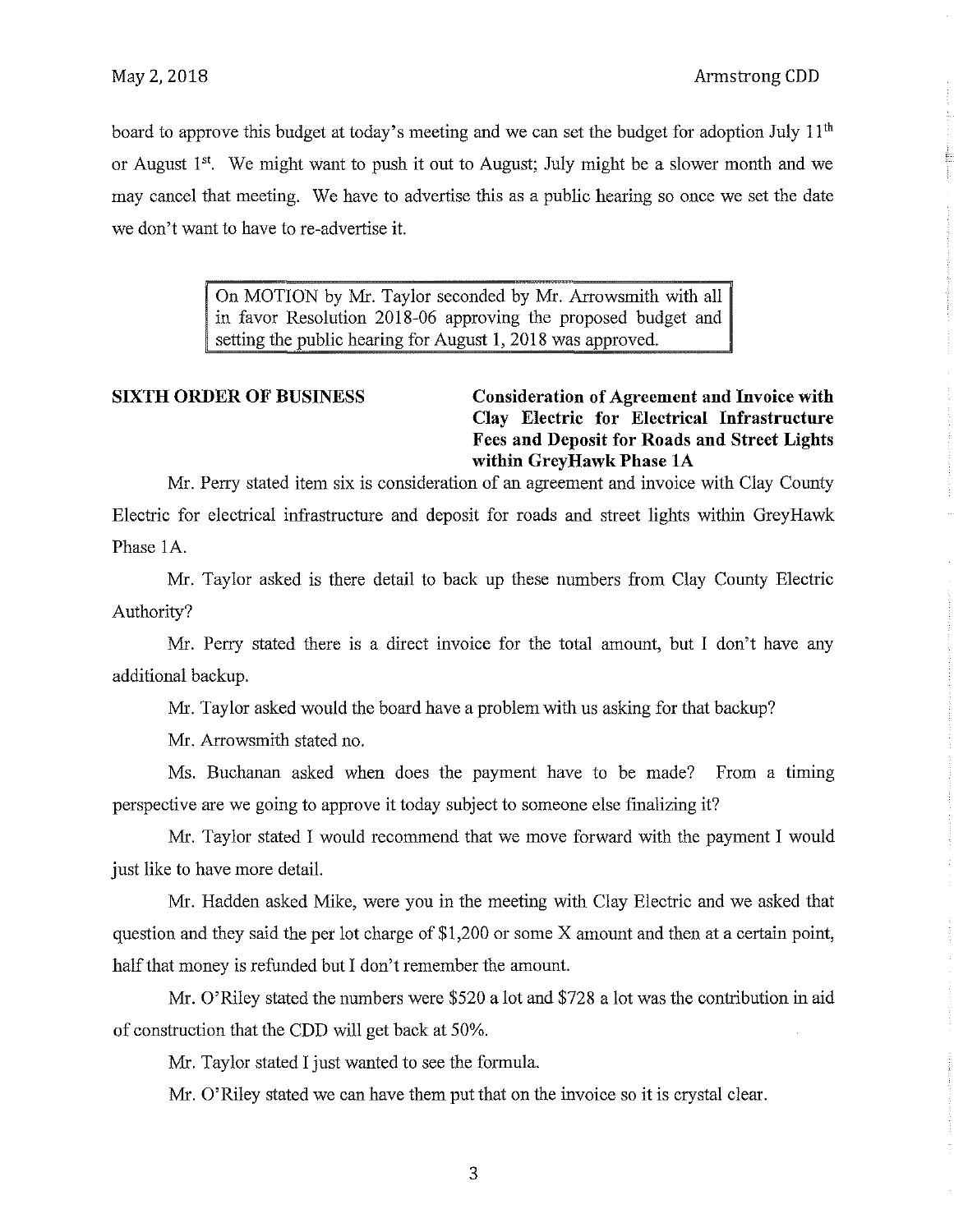Mr. Taylor stated the numbers look right I just wanted more detail.

On MOTION by Mr. Taylor seconded by Mr. Arrowsmith with all in favor the agreement for underground distribution contribution in aid of construction between the district and Clay County Electric Cooperative, Inc. was approved.

# **SEVENTH ORDER OF BUSINESS Consideration of Invoice with Clay Electric GreyHawk Spine Road (Tynes Boulevard lA)**

Mr. Perry stated item seven is consideration of invoice with Clay Electric for Grey Hawk Spine Road, Tynes Boulevard lA and that is included in your agenda package.

Mr. Taylor stated I would like to move forward with payment and get a detailed breakout of how that was counted.

Mr. O'Riley stated this dollar amount is not as clear as what Keith is describing, they have essentially given a lump sum number and Keith and I have requested they provide a schedule of values to justify the number.

Mr. Taylor asked is it typical that they provide that breakout?

Mr. Hadden stated not unless you ask for it.

Ms. Buchanan asked is there a requisition for this in the package?

Mr. Perry stated we will need to approve a requisition also.

Mr. Hadden stated once we are all comfortable with the breakdown we will prepare the requisition.

Mr. Perry stated this will come out of the interlocal fund.

Mr. Arrowsmith stated just malce sure as to whose responsibility it is.

Mr. O'Riley stated this invoice is entitled Tynes Boulevard lA but it has commercial and residential broken down.

Mr. Arrowsmith stated that is the one I thought we had agreed to reimburse.

Ms. Buchanan stated for GreyHawk Phase lA the intent is to pay it out of the construction account and we will come back and do a requisition for that. Then the Spine Road Tynes Boulevard lA what fund will that be paid out of?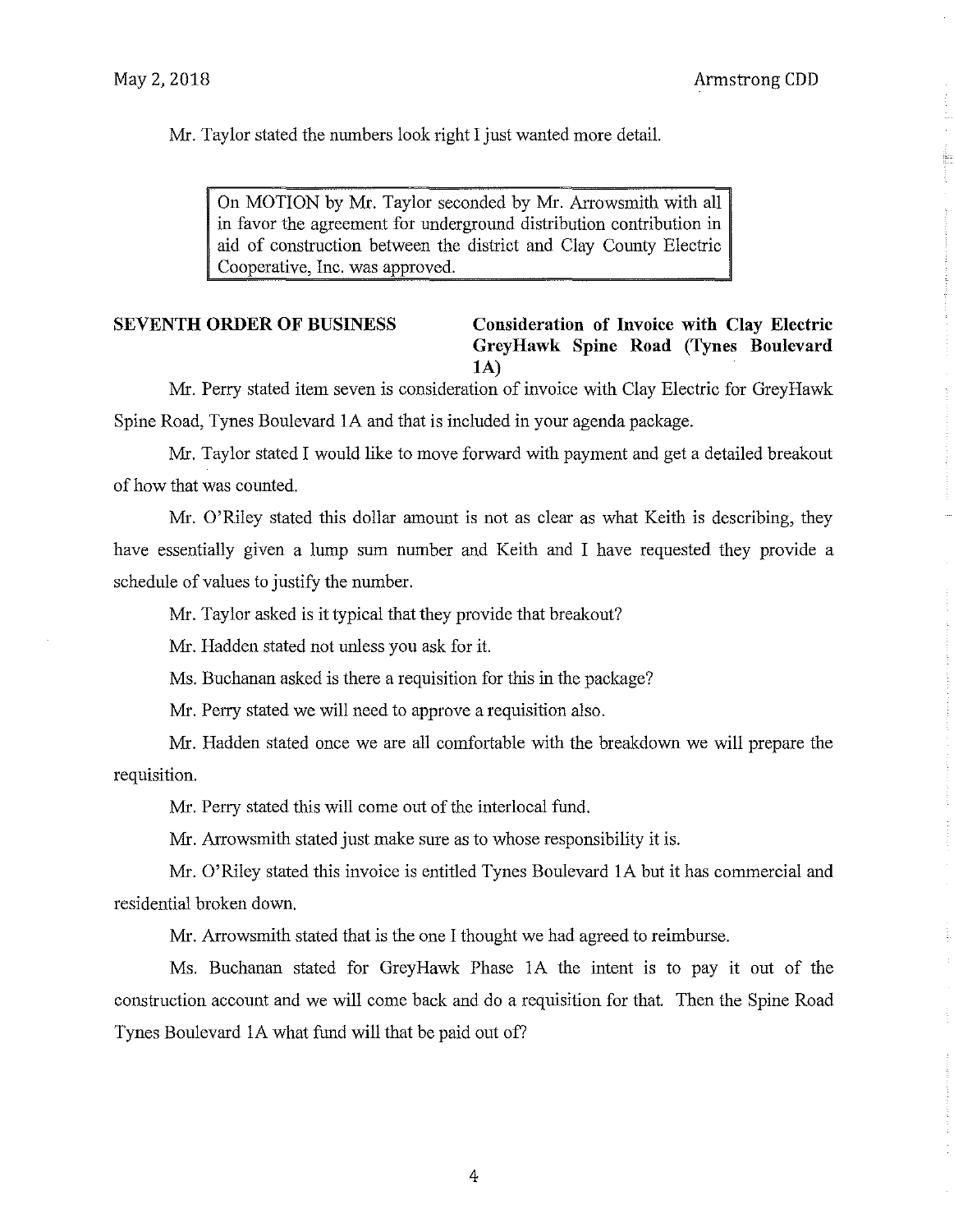Mr. Arrowsmith stated it is my understanding we agreed to reimburse Greenpointe for the \$80,000 of the electric work through the commercial and Greenpointe would be responsible for the rest of that and not the CDD.

Mr. Vincent stated part of the question is does the \$187,801 come out of the Tynes Boulevard and the answer is no. It doesn't come out of Tynes Boulevard. It was my understanding that they are using their bond issuance to pay for it and we are going to reimburse the commercial portion, which is the \$80,000.

Ms. Buchanan stated I want to understand if this is within the boundaries of the project under the indenture.

Mr. O'Riley stated the residential section is within the boundary, it will be beyond the boundary once we de-annex.

Ms. Buchanan stated when I say project I mean the defined project that you used to issue bonds to fund. The residential portion yes, the commercial portion no, which means we can't use bond proceeds to pay for that commercial portion.

Mr. Arrowsmith asked isn't the right of way for Tynes still the CDD?

Ms. Buchanan stated yes, but the bond funds are earmarked for a very specific project and I want to make sure that we are not using bond funds for improvements beyond the scope of the project and we are not slated for commercial improvements at all. If we were to fund it out of bond proceeds we would need advance funding for the commercial.

Mr. Perry stated we excluded any of the commercial from the assessment methodology and the engineering project when we did the bonds.

Mr. O'Riley stated the problem is the commercial portion is in-between the power point and the residential project so there is no other option other than to go through the commercial portion.

Ms. Buchanan stated it is a timing question.

Mr. O'Riley asked is there no mechanism in the current Armstrong District through the Tynes Boulevard right of way to pay the \$80,000? The other option is for Greenpointe to pay it through a developer funding agreement and get reimbursed by East West Partners or another entity controlled by East West Partners.

Ms. Buchanan stated that is an option or the other option is to have that entity fund it first then there is no reimbursement.

5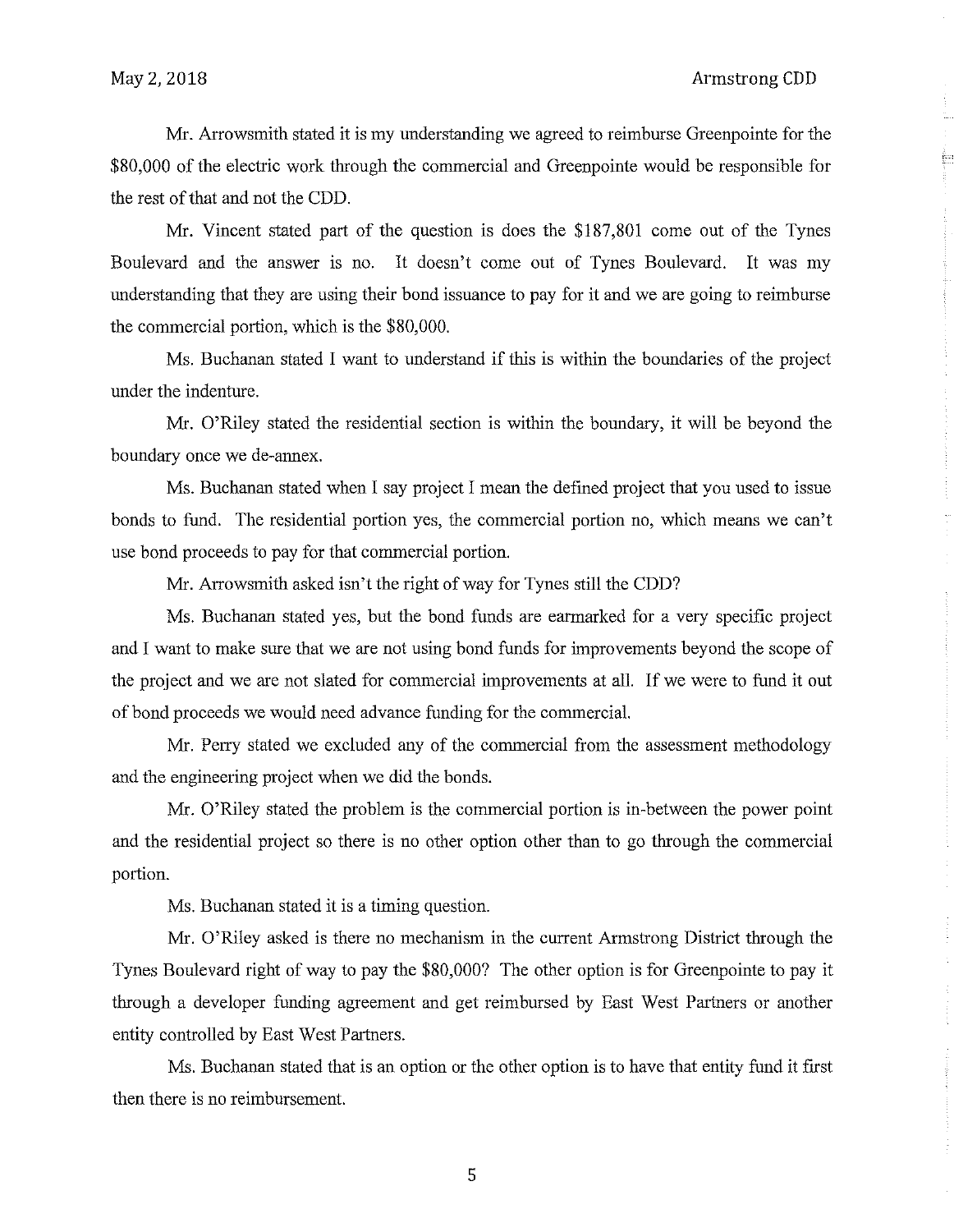Mr. Vincent stated we should not pay out of the funding from Clay Utility for this cost.

Ms. Buchanan stated we understand. We are just trying to work out the timing on how to get that payment made.

Mr. O'Riley stated I wanted to figure a way to pay for this because I think we are in a position because we have a need to get this moving quickly, which is everybody's goal and deadline as long as we know we are going to get reimbursed for the portion that doesn't serve our project.

Ms. Buchanan stated I think that is probably outside of the CDD.

Mr. Arrowsmith asked is Liam asking that if we weren't involved in the commercial aspect of it if that was owned by Joe Blow and Tynes Boulevard is being built and the CDD is there and all this stuff and Greenpointe was developing GreyHawk and to provide electric to make all this happen and the district be viable there needs to be electric there. We could always do that before.

Ms. Buchanan stated I think that it is just a quick confirmation that it is not that you couldn't have done it first it was did we do it. Did the definition of the project include this work?

Mr. Hadden stated the question is that commercial section is it to serve the commercial or is it going through the commercial because there is no commercial in my engineering report for the CDD. If we say it is not serving the commercial it is just traversing through the commercial to get to the residential.

Ms. Buchanan stated it is hard to say that Armstrong needs to reimburse Grey Hawk if that is the case. What is the easiest way to do this? It is just a matter of putting money in an account, what is the easiest way to make this happen. I think everybody seems to be in agreement on what the end result is it is just making sure we get from A to B quickly.

Mr. Taylor stated if memory serves me right Grady in his report had electrical distribution.

Ms. Buchanan stated if it had electrical in the project then we would need an agreement with Armstrong that they are going to fund the balance I assume. If you pay it out of bonds then the CDD would need an agreement with Armstrong for reimbursement. If Grey Hawk funds it then Grey Hawk and Armstrong would have that agreement.

6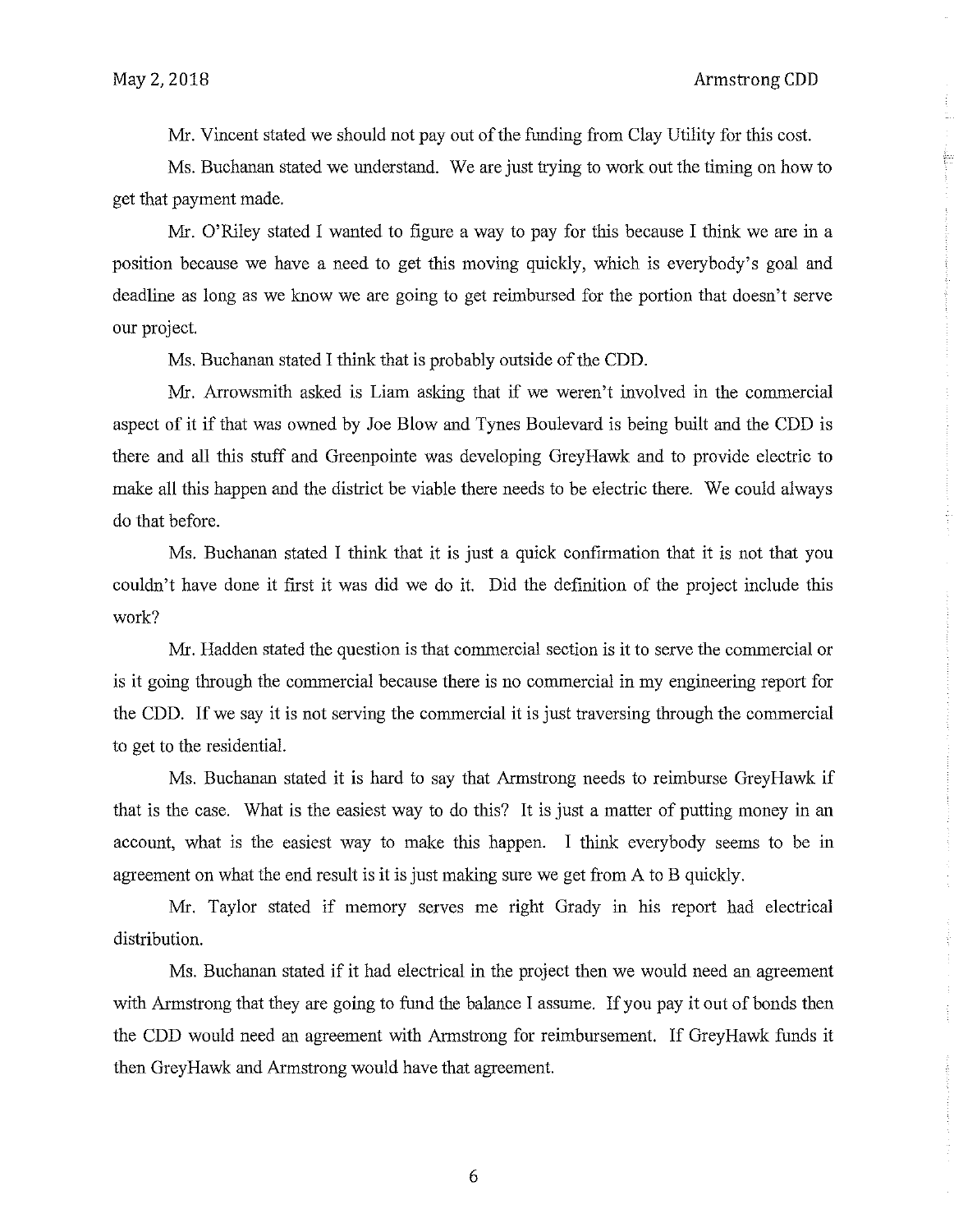Mr. Arrowsmith stated it is a timing issue because you are not going to be using bonds for everything. All we need is an agreement for Armstrong to refund the \$80,434.

Mr. Taylor stated to summarize we are going to get an agreement post meeting to address the reimbursement, the invoice will be approved to be paid to Clay County Electric.

Mr. Perry stated right and the requisition processed.

Mr. O'Riley stated also pending the backup for this invoice from Clay Electric.

Mr. Perry stated right.

On MOTION by Mr. Taylor seconded by Mr. Arrowsmith with all in favor the invoice with Clay Electric for Grey Hawk Spine Road, Tynes Boulevard lA, in the amount of \$187,801 was approved subject to a more detailed breakdown of the numbers by Clay County and an agreement with Armstrong Ventures, LLC for the reimbursement of the commercial section totaling \$80,434 was approved.

**EIGHTH ORDER OF BUSINESS Consideration of Developer Agreement with Clay County Utility Authority for Tynes Boulevard Utility Line Extension Phase lB** & **2** 

Ms. Buchanan stated this is a pretty standard agreement, the project administrator for Tynes has gone over the numbers and feels comfortable with them.

Mr. Vincent stated I double checked the numbers and basically that includes the offsite portion from the right of way lA over to the plan, that includes 100% of the cost and he deferred invoicing and payment from Vallencourt letting him reach substantial completion and go to warranty. Essentially, the money would come out of the Tynes Boulevard account to pay for the extension, but we would have the reimbursement funds at the time we get a Vallencourt invoice to pay. It is basically a wash. The agreement also does include the differential cost from the 16" on 1B and 2 versus the 10".

Mr. Taylor stated I'm looking at an invoice from Vallencourt that you are saying is going to be delayed, it is \$249,000. Is that what we are talking about? This will not interfere with Armstrong Phase 1, right?

Mr. Vincent stated no because they are going to be providing also to Oakleaf everything, but this has an accelerated timeframe to it. I'm not certain where you are on bringing in your first section, but this connection should be made in the fall.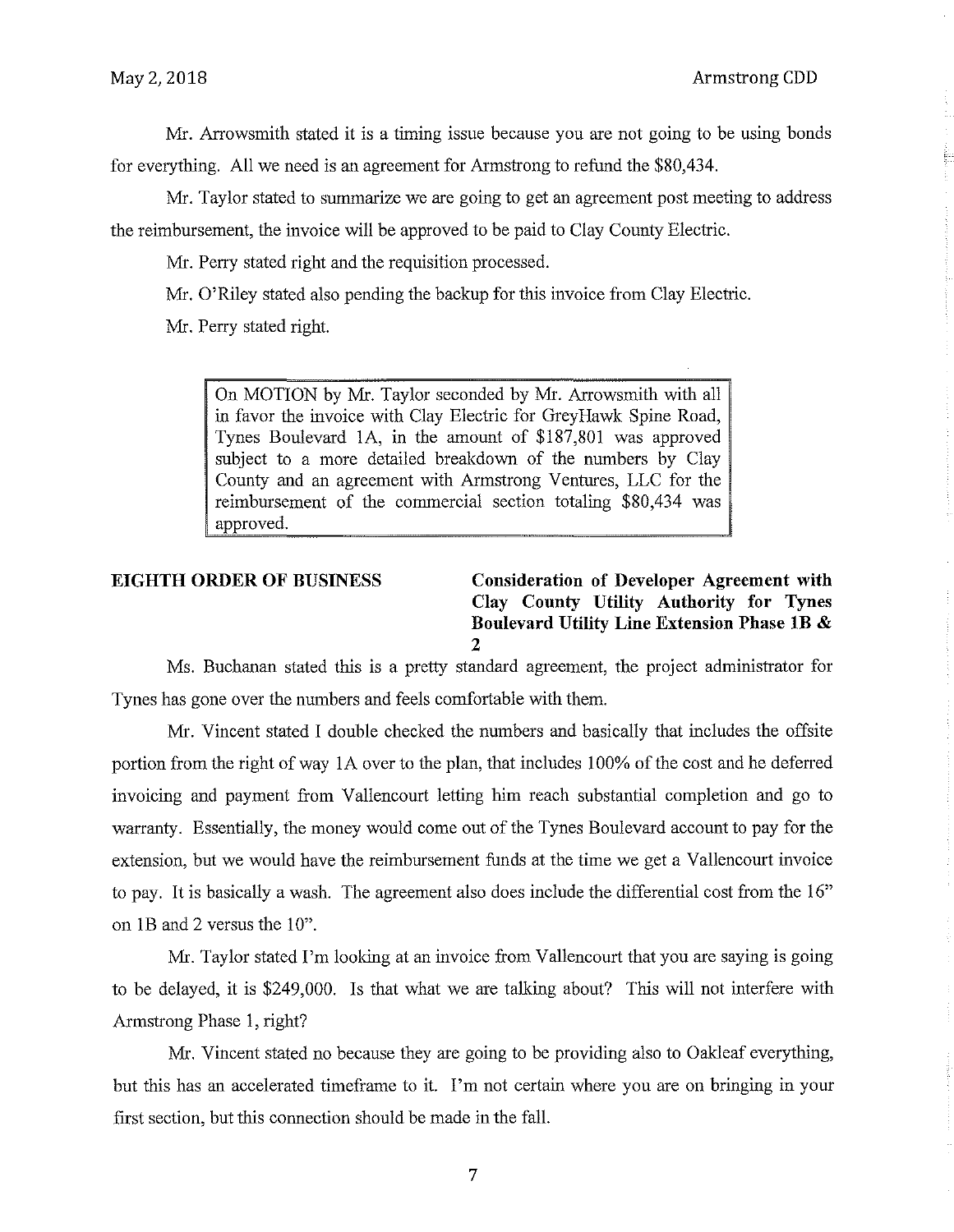Mr. O'Riley stated I think the question is we want to confirm that Tynes IA will be accepted through DEP and CCUA independently of the offsite 16" mains.

Mr. Vincent the line work in IA had a different completion testing schedule and record drawing schedule from IB and 2 and any offsite. The completion date for the off-site work is not tied to this agreement that is why the off-site work is included in the development agreement for lB and 2 not IA.

> On MOTION by Ms. Ayers seconded by Mr. Arrowsmith with all in favor the developer agreement with Clay County Utility Authority for Tynes Boulevard line extension Phase 1B  $& 2$  was approved.

# **NINTH ORDER OF BUSINESS Staff Reports**

## **A. District Counsel- Consideration of Change Order No. 002, 003 and 004**

Mr. Vincent stated there are three change orders, one is with  $1B \& 2$  and that change order is the \$249,533.90 the other two change orders are IA and installing the conduit for power and other utilities under Tynes Boulevard IA and for the turn lane change and the \$32,426.44 is a bargain by doing it now versus if we had to do it under traffic down the road. Armstrong Ventures will end up picking up 100% of those costs because we are well out of the county's funding range at this point.

> On MOTION by Mr. Taylor seconded by Mr. Arrowsmith with all in favor change orders 002, 003 and 004 with Vallencourt Construction Company, Inc. were approved as presented.

### **B. District Engineer**

### **1. Ratification of Requisition No. 7**

Mr. Hadden stated requisition no. 7 is for Basham & Lucas for \$48,900 and it is split between the two accounts, the A and B.

Mr. Taylor asked does he have all the civil engineering he needs from you?

Mr. Hadden responded no, I just got his stuff last week.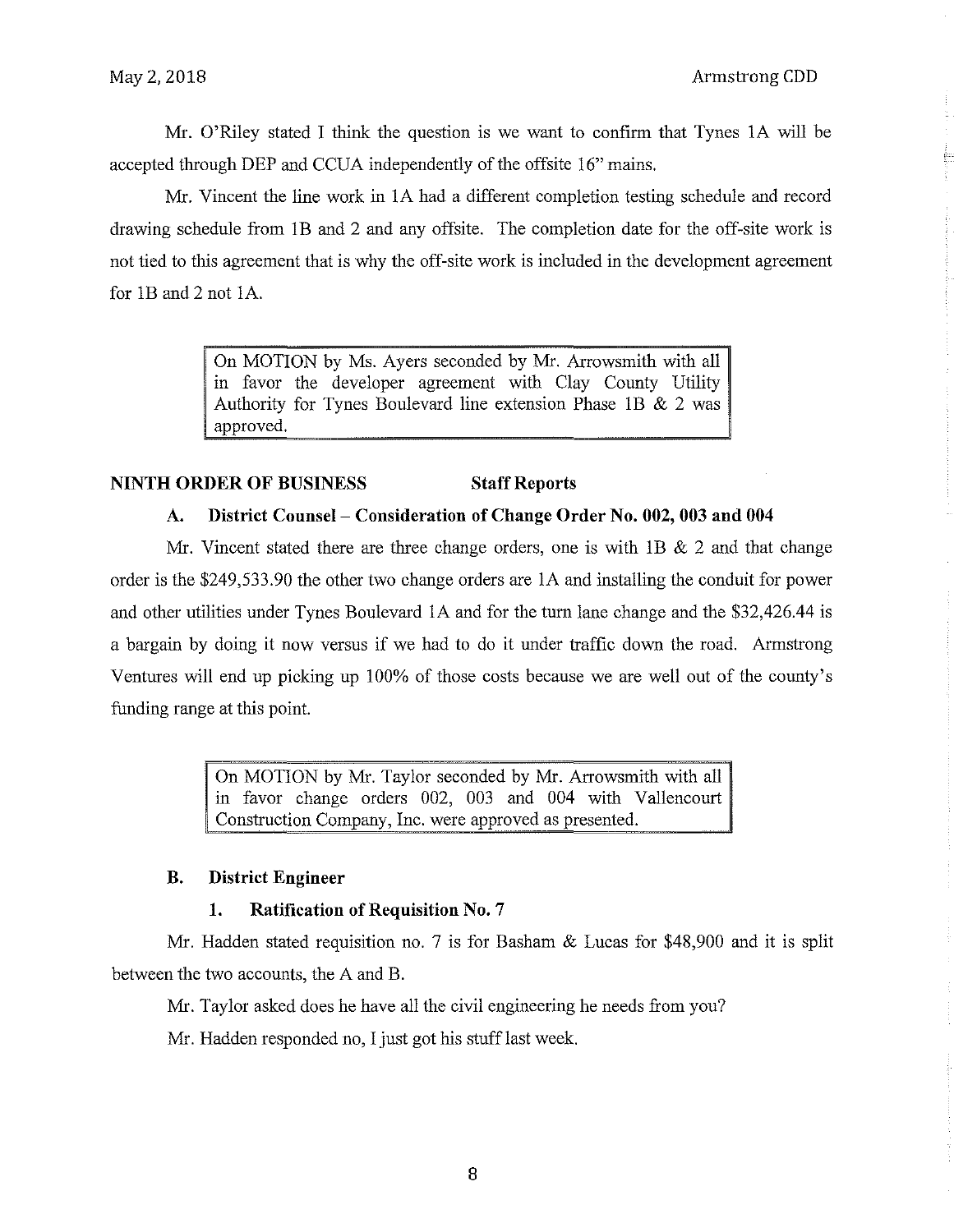Mr. O'Riley stated he has all the civil for the neighborhood and Tynes and all that but there is no civil done on an amenity site, once they got the site plan done now Keith is working on it.

Mr. Hadden stated we have sewer, water, storm, and the roadway.

ON MOTION by Mr. Taylor seconded by Mr. Arrowsmith with all in favor requisition no. 7 with Basham & Lucas in the amount of \$48,900 was ratified.

# **2. Consideration of Requisition** No. 8 **and No. 9**

Mr. Hadden stated requisition 8 is for six invoices of mine.

On MOTION by Mr. Taylor seconded by Mr. Arrowsmith with all in favor requisitions 8 for Hadden Engineering, Inc. in the amount of \$29,125.85 was approved.

Mr. Hadden stated requisition no. 9 is Jr. Davis pay application no. 6 for \$599,395.74.

Mr. Taylor asked are we on schedule for completion of their contract?

Mr. O'Riley responded yes we are on schedule, pending the utility advances on Tynes

IA. Dean sent the updated Tynes IA schedule today.

Mr. Vincent stated the effective date on IA is still the same, they will be in position end of August with final completion the following month.

Mr. Arrowsmith asked what is the timing on lots in there?

Mr. O'Riley stated our site construction will be done end of August but we will be clearing utilities a month and a half before that. From our end the concern is probably not so much opening of traffic.

Mr. Taylor stated the builders have asked for an early opportunity to start building their models and specs in August if we can get access to the site.

> On MOTION by Mr. Taylor seconded by Mr. Arrowsmith with all in favor requisition 9 for Jr. Davis Construction, Inc. in the amount of \$599,395.74 was approved.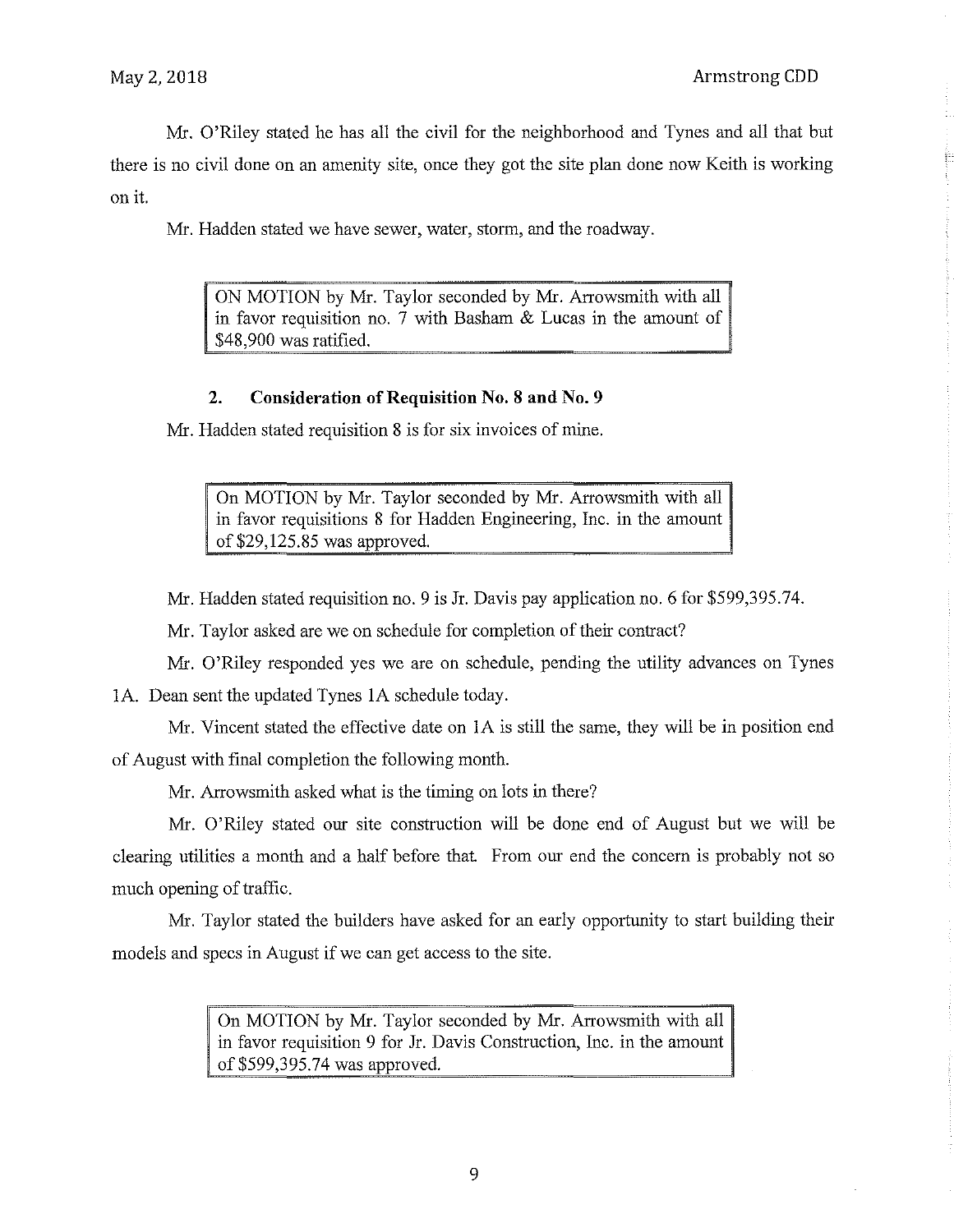# **C. District Manager**

### **1. Clay County Process for Submission of Funding Requests**

Mr. Perry stated we have gone back and forth with Clay County and Clayton Meng agreed to a process, in the interim of meetings we would be able to submit funding requests for the Tynes Boulevard, which is different. We can do requisitions and get them ratified at meetings but there was a problem with the county doing that and they didn't want to change the amount of funding and so forth increasing that dollar amount. The process will be in the interim of meetings, right now we have a funding request in the package no. 17 that was submitted to Clay County for reimbursement. Once we get these costs established prior to the next meeting I'm going to add a signature block on here for the district engineer and the chair or vice chair and they will approve this funding request. I always send a cover letter and I sign it that has all the documents behind this and we have to provide the canceled checks, a lot of documentation. We will have that ratified at the subsequent meeting of the board and we could do these twice a month if we needed to and they feel comfortable with that as long as it is approved by those three parties and then we ratify it subsequently and we will notify them when we ratify them. If that works for the board I would ask for a motion to approve that process as outlined.

> On MOTION by Ms. Ayers seconded by Mr. Arrowsmith with all in favor the process outlined above for funding requests to be submitted to Clay County between meetings was approved.

#### **2. Report on the Number of Registered Voters - 0**

A copy of the letter from the supervisor of elections indicating there are no registered voters residing within the district was included in the agenda package.

#### **D. Tynes Boulevard Project Administrator**

There being none, the next item followed.

#### **TENTH ORDER OF BUSINESS** Supervisor's Requests **Comments and Audience**

There being none, the next item followed.

## **ELEVENTH ORDER OF BUSINESS Financial Statements as of March 31, 2018**

A copy of the financial statements were included in the agenda package.